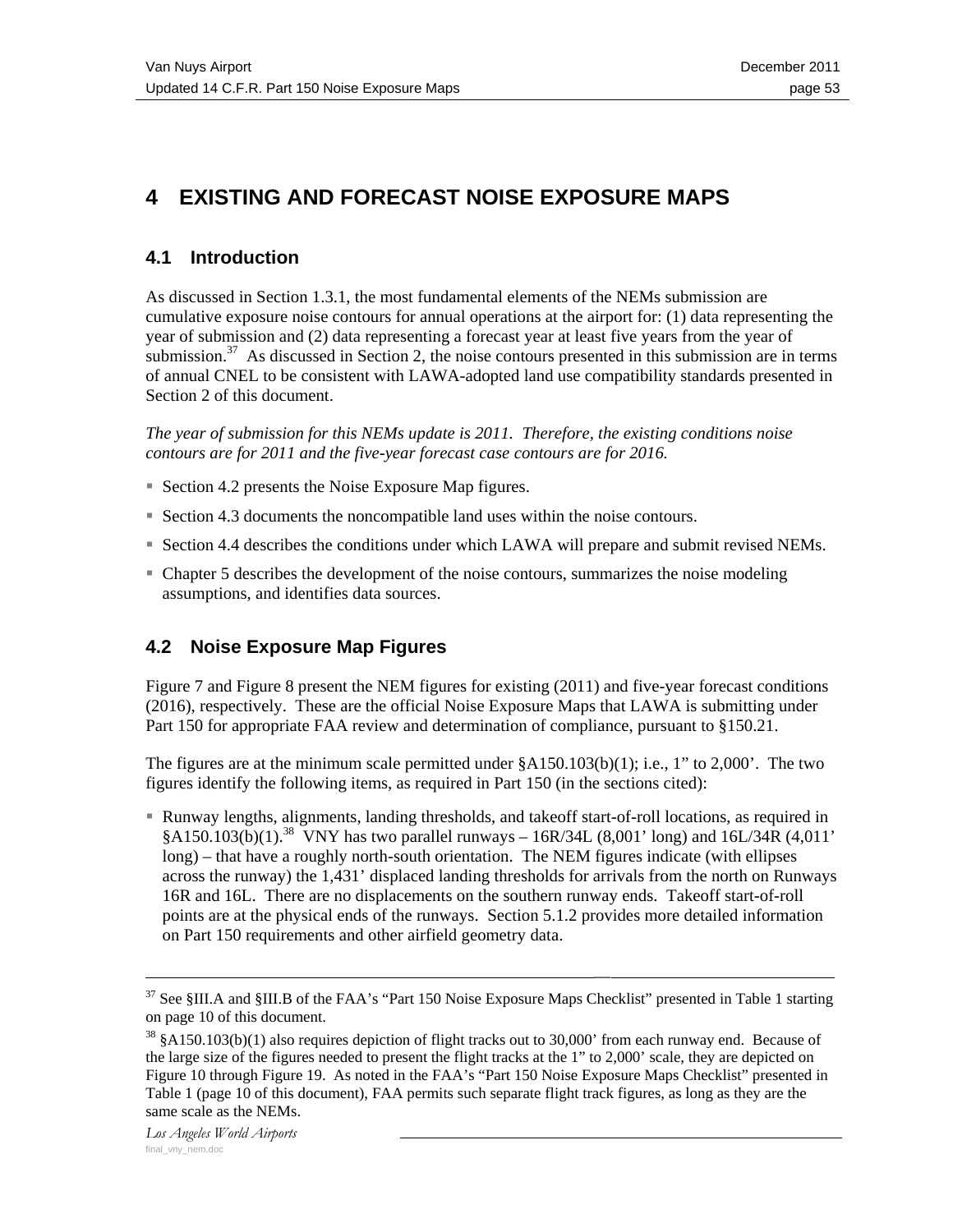- Helipad locations, as required in §A150.103(c). VNY helicopter operations operate primarily from the former National Guard ramp in the northwest region of the airport and from the ramp area in the southwest region of the airport.
- Calendar year 2011 and 2016 noise contours (for 65, 70, and 75 dB CNEL) resulting from aircraft operations, as required in §A150.101(e)(3).
- Outline of the airport boundaries, as required in §A150.101(e)(4) and §A150.103(b)(1).
- Noncompatible land uses within the contours, as required in  $\&A150.101(e)(5)$ , including Part 150 land use categories on a parcel-by-parcel basis. As noted on the figures, the only non-compatible land uses within the 65 dB CNEL contours are residential dwelling units outside of the LAWA sound insulation program boundary, within which all residential units are considered compatible, for the reasons discussed in Section 3.3.1, and a single school (day-care facility).
- Locations of noise sensitive public buildings, as required in  $\delta A150.101(e)(6)$ ; i.e., the previously mentioned day-care facility.
- A note that there are no properties within the contours that are on or eligible for inclusion in the National Register of Historic Places, as required in §A150.101(e)(6).
- A noise monitor used "for data acquisition and refinement procedures" in the development of noise contours, as required in §A150.101(e)(7).
- A note that the entire area depicted on the map (the boundaries of which extend well beyond the 65 dB CNEL contours), is within the jurisdictional boundaries of both the City of Los Angeles and Los Angeles County, as required in §A150.105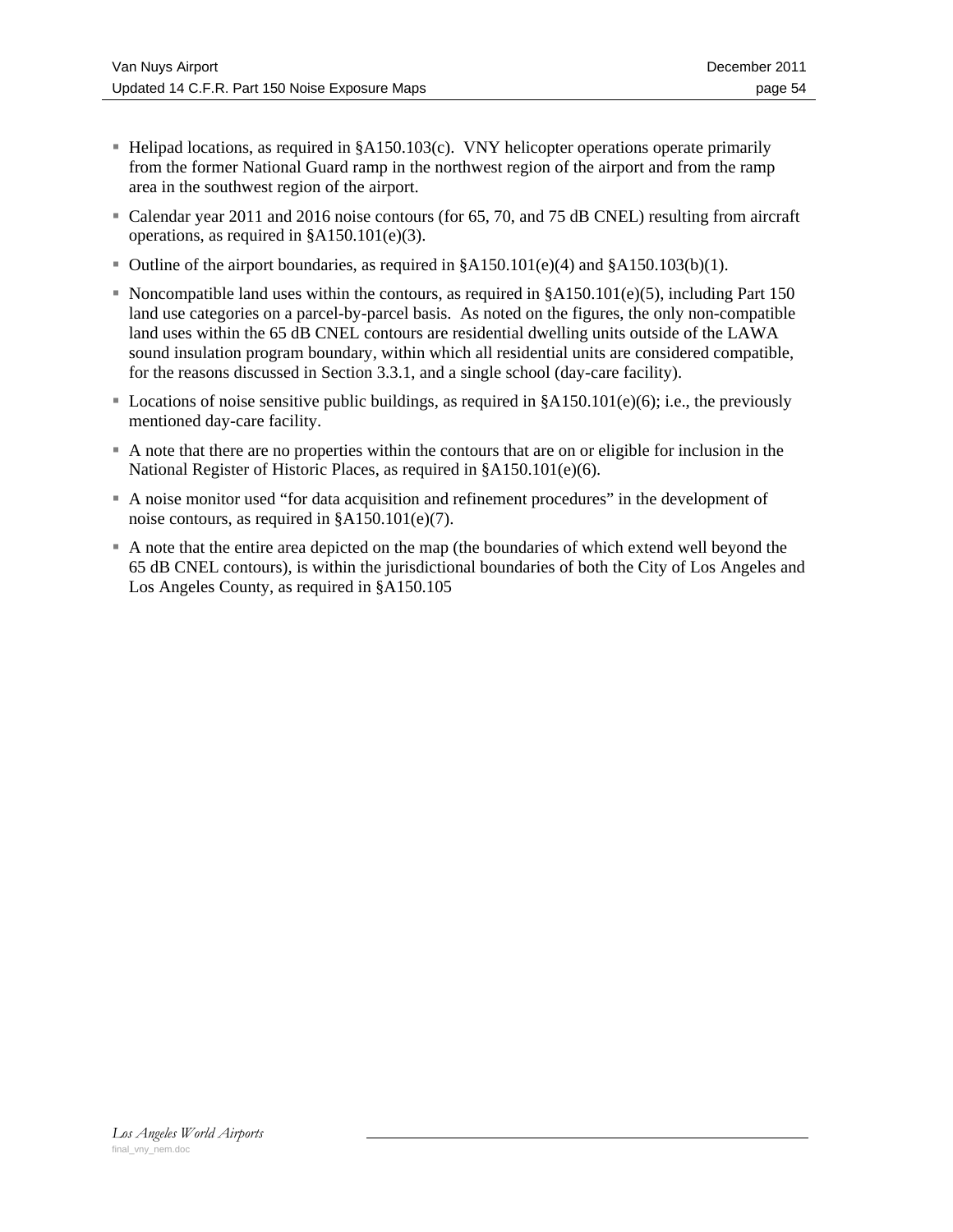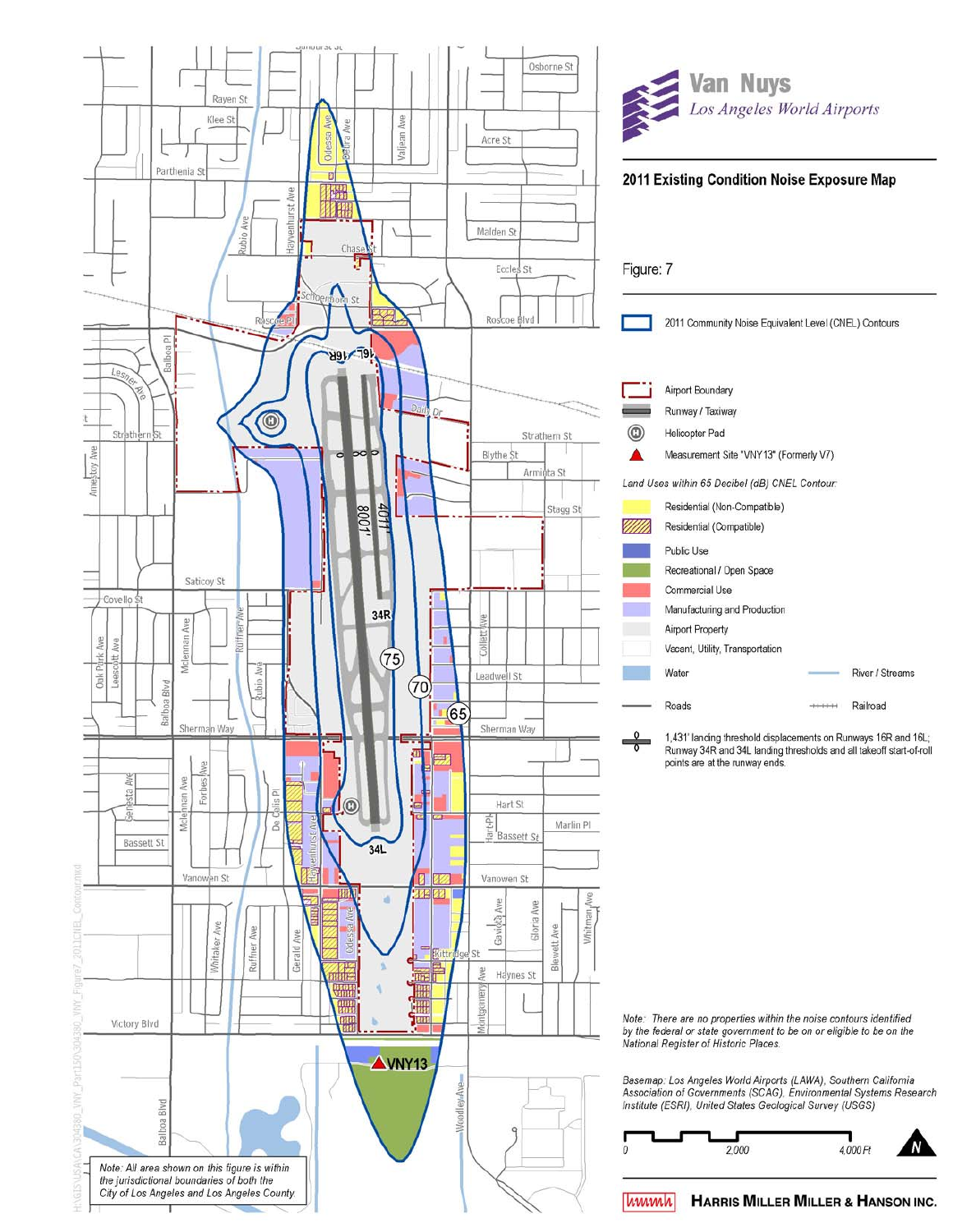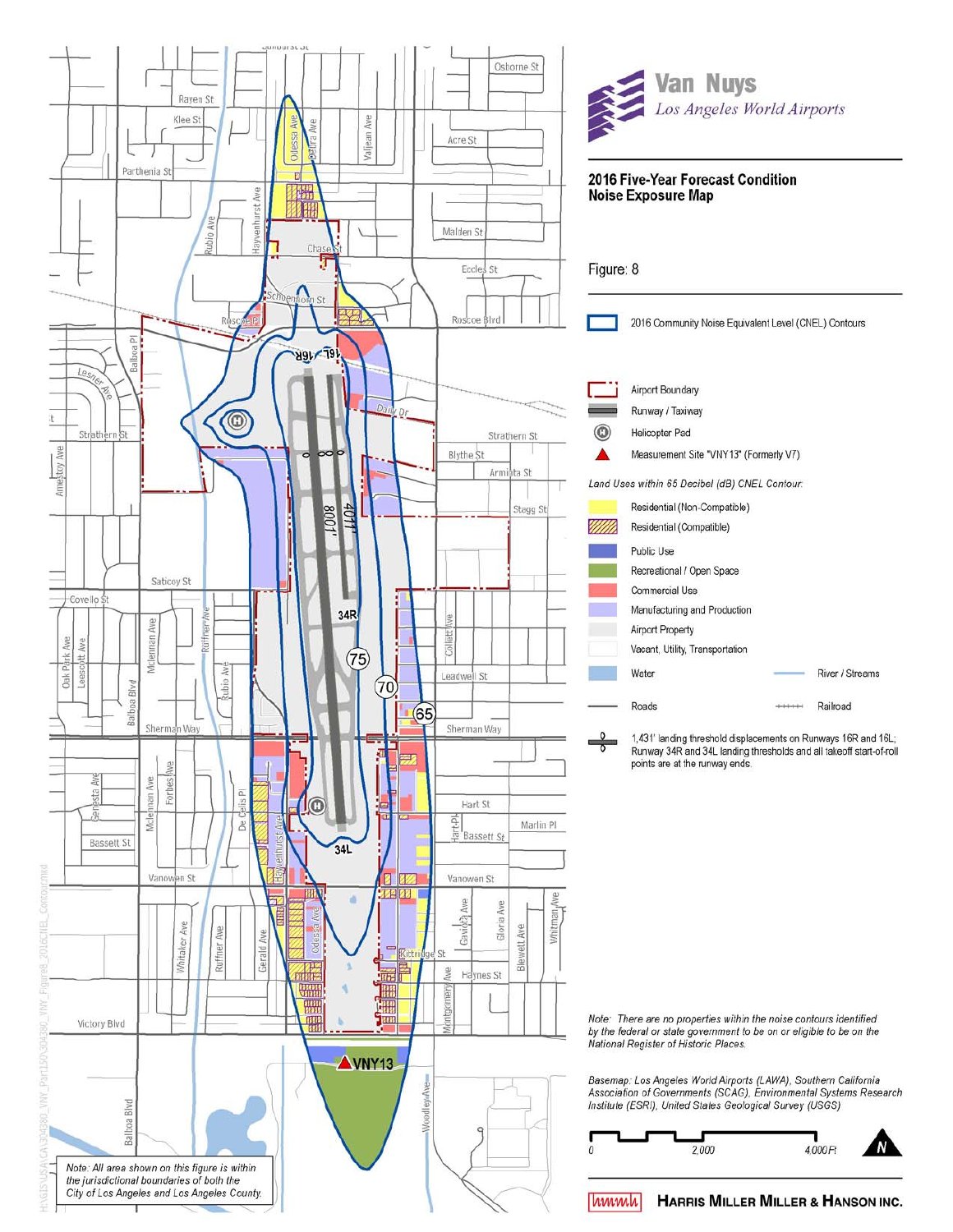### **4.3 Noncompatible Land Uses within the Noise Contours**

The NEM figures depict land uses within the noise contours. As noted on the NEM figures, there is only one type of non-compatible land use within the 65 dB CNEL contours, based on the land use compatibility criteria discussed in Section 2; i.e., residential dwelling units outside the current LAWA sound insulation program boundary discussed in Section 3.3.1.

As discussed in Section 2, this NEMs submission applies land use compatibility criteria based on FAA's Part 150 guidelines that are consistent with California airport noise standards presented in Section 2.2.

Neither the 2011 nor the 2016 NEM contours encompass any noise sensitive public buildings (such as schools, hospitals, and health care facilities), or any properties on or eligible for inclusion in the National Register of Historic Places.

Table 3 presents the estimated noncompatible dwelling units and associated residential population within the 2011 and 2016 NEM contours, for the 65-70 and 70-75 dB contour intervals and for the total area within the 65 dB CNEL contours. *There is no residential land use or population within the 75 dB and higher CNEL contour.*

| <b>NEM</b><br>Year | Category      | 65-70 dB CNEL    |                   | 70-75 dB CNEL    |                   | <b>Total within 65 dB CNEL</b> |                   |
|--------------------|---------------|------------------|-------------------|------------------|-------------------|--------------------------------|-------------------|
|                    |               | <b>Dwellings</b> | <b>Population</b> | <b>Dwellings</b> | <b>Population</b> | <b>Dwellings</b>               | <b>Population</b> |
| 2011               | Compatible    | 1,093            | 2,952             | 30               | 68                | 1.123                          | 3,020             |
|                    | Noncompatible | 877              | 2.764             |                  | 2                 | 878                            | 2,766             |
|                    | Total         | 1,970            | 5,716             | 31               | 70                | 2.001                          | 5,786             |
| 2016               | Compatible    | 1,095            | 2,955             | 28               | 65                | 1.123                          | 3,020             |
|                    | Noncompatible | 898              | 2.829             |                  |                   | 899                            | 2,830             |
|                    | Total         | 1,993            | 5,784             | 29               | 66                | 2.022                          | 5,850             |

**Table 3 Estimated Compatible, Noncompatible, and Total Dwelling Units and Population within 2011 and 2016 Noise Exposure Map Contours**  Source: HMMH, 2011

Table 3 takes into account the status of LAWA's sound insulation program. As discussed in Section 3.3.1, dwelling units are considered compatible where one of the following conditions applies:

- LAWA has sound insulated the dwelling unit.
- The property owner has declined a sound insulation offer from LAWA.
- The property owner has not responded to multiple LAWA offers to apply for participation in the sound insulation program, which LAWA interprets as a de facto decline of the offer.
- The unit was determined to be ineligible for sound insulation due to code deficiency because of substandard construction (which LAWA has determined applies to a single property within LAWA's current sound insulation program boundary).
- Dwelling units constructed since LAWA initiated its sound insulation program, which also is after the October 1, 1998 cut-off date for federal funding of noise mitigation.